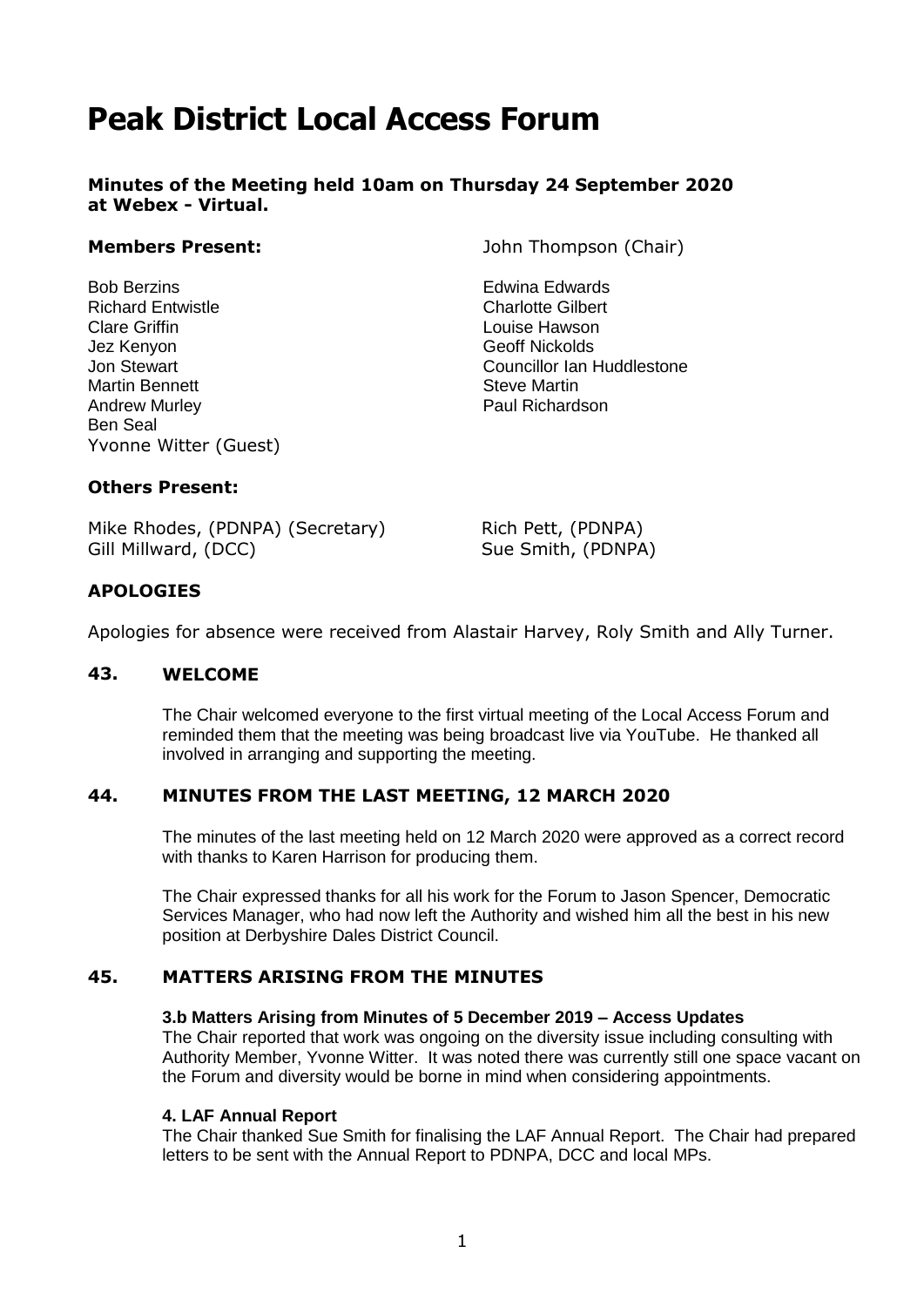# **5. Environmental Land Management Scheme**

The Chair thanked Charlotte Gilbert for drafting the Forum's response to the ELMS consultation which had been sent to Defra. A copy of the response was appended to item 4.a on today's agenda, Access Update. There was no further news on this issue at present.

# **7. Access Updates;**

**PDNPA Land Disposals**

It was noted that there would be a report on this at the Forum meeting scheduled for 3 December 2020.

**Moorland Tracks**

Bob Berzins reported that representations had been invited on the Midhope Moor Track enforcement notice appeal . The issue at Cartledge Track, Strines was still ongoing.

#### **Sub Groups**

The Chair asked Sue Smith to circulate the terms of reference for both the Access Sub Group and the Green Lanes Sub Group and asked Forum Members to let him know if they were interested in joining either of the groups. It was noted that Martin Bennett has already expressed interest in joining the Access Sub Group, as a replacement for Sue Weatherley, and this was agreed at the meeting.

#### **10. National Park Management Plan and Advisory Group – a. Climate Change**

The Chair had contacted Prof Janet Haddock-Fraser, Chair of the NPA's Climate Change Member Task Group, and requested more information on the Task Group. Prof Haddock-Fraser had responded and stated that the Task Group would be considering:

- Greenhouse Gas (GHG) emissions within the Authority through which we engage with the Carbon Management Plan, member and officer training and protocols/requirements for engagement and GHG consideration within the Authority and
- where the PDNPA influences, engages and authorises, which includes establishing key emission sources and activities within the geography of the Park.

It was noted that the work was ongoing and the Task Group was an advisory group only. Following comments from the Forum, the Chair will feedback to Prof Haddock-Fraser that the LAF would like to be involved where possible and he will circulate the terms of reference for the Task Group to all Forum Members for information. **ACTION: JNT**

#### **11. Members' Feedback**

#### **a. Stanage/North Lees Consultation**

It was noted that the letter drafted by Bob Berzins and agreed by the Forum had been sent to Emma Stone, PDNPA Head of Visitor Experience Development.

Louise Hawson thanked the Forum for sending the letter and stated that the consultation had closed and a full report on the feedback and outcomes was available on the Stanage & North Lees Management Plan part of the PDNPA website - [Stanage and North Lees](https://www.peakdistrict.gov.uk/visiting/places-to-visit/stanage-and-north-lees/whats-happening-at-stanage-and-north-lees)  [management plan: Peak District National Park](https://www.peakdistrict.gov.uk/visiting/places-to-visit/stanage-and-north-lees/whats-happening-at-stanage-and-north-lees)

The Authority was now looking at the priority actions for the options seen as most viable in consultation with the Stanage Forum and would then be reporting back to Authority Members. The Stanage Forum was also working with Authority officers on a new 5 year management plan for the estate. This will include consideration of the potential Miles Without Stiles route on Long Causeway. Louise will give a further update at the December meeting. **ACTION: LH**

#### **b. Spirit of Kinder Day**

It was noted that the Spirit of Kinder Day which should have taken place on 25 April had been cancelled due to the Covid 19 pandemic situation.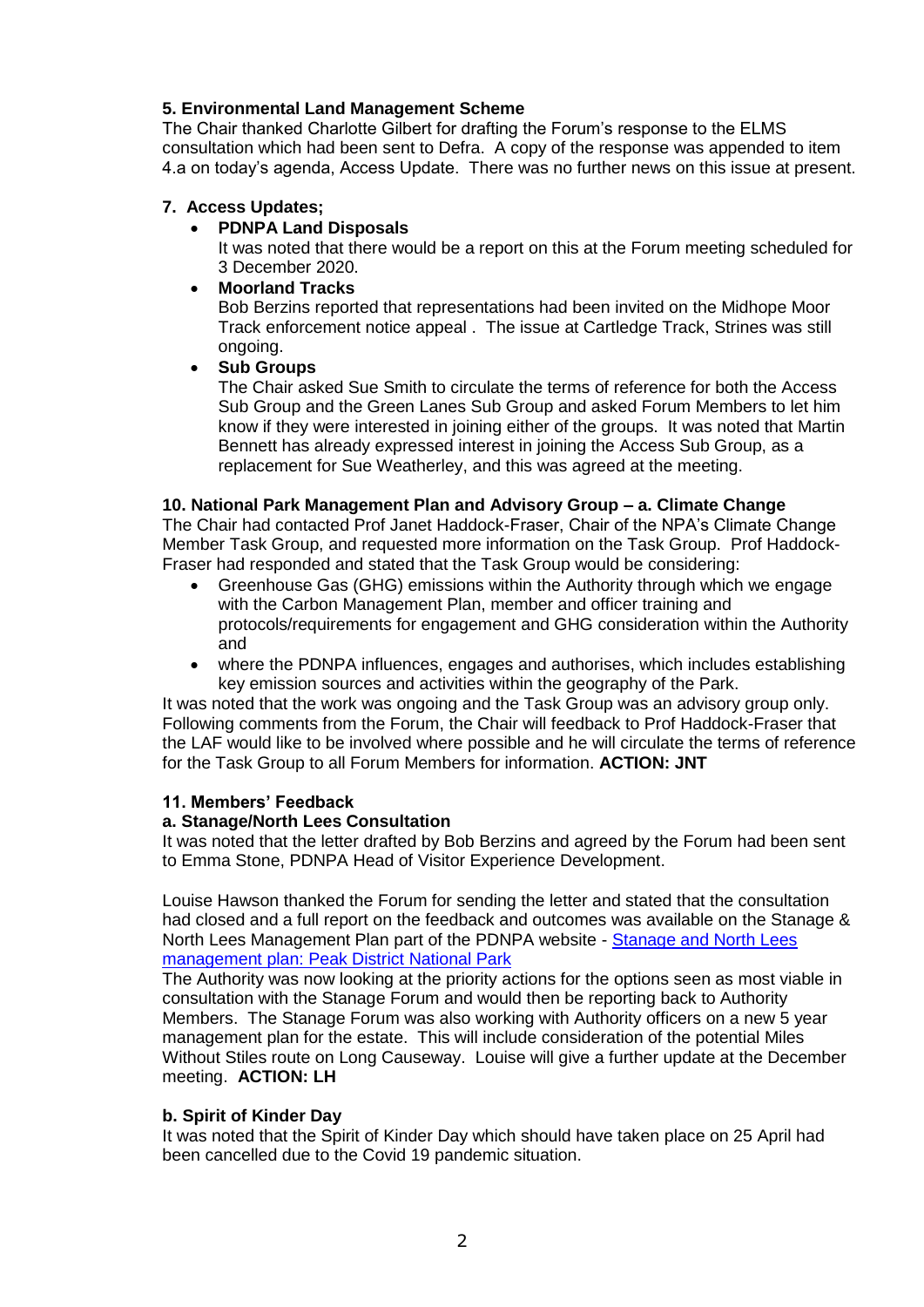# **4646. ISSUES FROM THE CIRCULATED PROGRESS REPORTS**

The Chair gave the following updates on his note of actions report:

- Clough Lane, Birchover this was mainly an issue for DCC who had carried out some improvements, but the local resident still had concerns so the situation was being monitored. The Chair asked if there was any update available from DCC, however Gill Millward's connection to the meeting had dropped out. Charlotte Gilbert reported that she had walked the route and the surface was currently good but the issue was the speed of vehicles using the route not being good for the surface. It was also used by Duke of Edinburgh participants to get to a nearby campsite. The Chair will write to the local resident. **ACTION: JNT**
- Monsal Trail/Rail Proposals following the meeting with MPs, PDNPA and Derbyshire CC regarding the two separate rail proposals John Scott, Director of Conservation and Planning at PDNPA, had agreed to keep the Forum up to date with the proposals. Mike Rhodes had circulated the minutes of the meeting and related correspondence to all LAF members. It was agreed that the meeting had gone well and noted that in addition to Forum representatives (Charlotte and John), Peak District NPA and Derbyshire CC representatives were strongly in support of keeping the cycle/walking/riding route and not re-instating the railway route. It was noted that the Forum did not have a formal role in making any decisions on this issue and could only advise of its views.

# **4747. ACCESS UPDATE**

The Forum considered the access update report. Concern was expressed that work at Silence Mine was not yet completed and the Forum was asked to make stronger representations so that the current restriction did not become permanent.

Sue Smith reported that a geotechnical assessment was required and it was difficult to comment without this. Until information on the safety issues had been received, the restriction remained in place to protect the safety of the public.

#### **AGREED: To welcome and note the report.**

#### **4848. GREEN LANES**

The Chair reported that he has received a letter from Anne Robinson, Campaigner for CPRE South Yorkshire and Friends of the Peak District, regarding Swan and Limer Rakes at Hollinsclough. Mike had circulated this to all LAF members and the Chair referred to key points in the letter. It was noted that progress seemed slow but the PDNPA was in touch with Staffordshire County Council and had offered to comment on proposed repairs. Sue Smith stated that Staffordshire CC's current temporary Traffic Regulation Order was due to expire in September 2021 and it was envisaged that the works would be completed before then. The Chair will respond to Anne Robinson, in consultation with Sue Smith and Mike Rhodes. **ACTION: JNT**

**AGREED: To note the report.**

# **4949. RIGHTS OF WAY IMPROVEMENT PLAN**

The Forum considered the report by Gill Millward in her absence and the following points were made to be referred to Gill:

Geoff Nickolds emphasised that if DCC is more in favour of a cycle/public access route than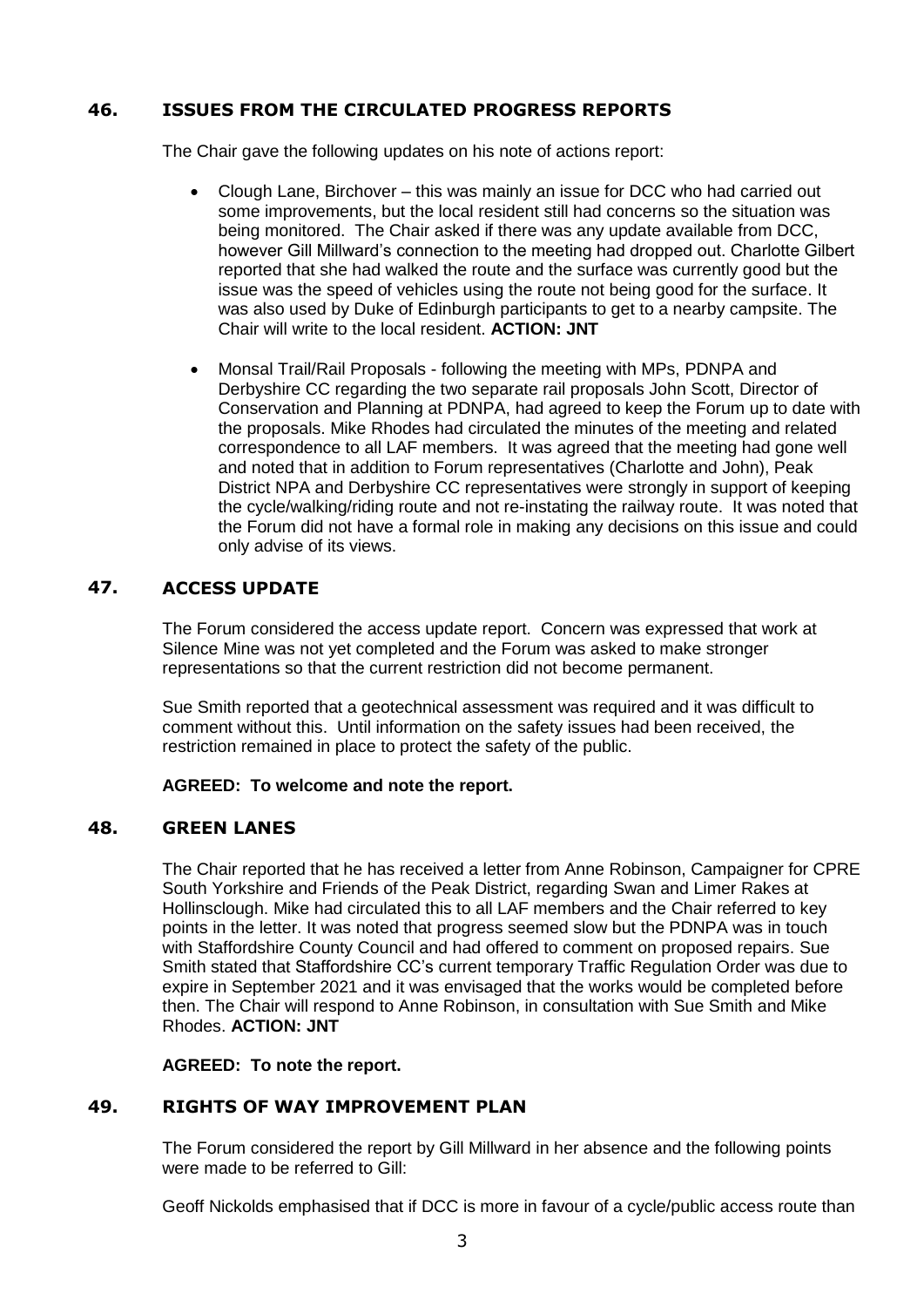a railway route then it was important to finish the White Peak Loop to enable a daily commuting route and should be given high priority.

Edwina Edwards stated that she had emailed Gill, Sue Smith and Mike Rhodes asking if work between DCC and PDNPA was being done regarding additional facilities for visitors as current resources are already stretched and facilities not fit for purpose. What is to be done to enable good access eg car parks, toilets and education?

Claire Griffin stated that the resurfacing on Bamford Clough was very welcome – well done.

#### **AGREED: To note the report and pass comments and questions on to Gill Millward for response.**

# **5050. POST-LOCKDOWN IMPRESSIONS - DISCUSSION**

The Chair thanked Mike Rhodes and Andy Farmer for their timely report and survey feedback. Mike Rhodes introduced the report and referred to the Authority's audience plan and stated that the Forum's views would help with the focus of the plan. He also stated that the Recreation Hub Supplementary Planning document was being worked on by the PDNPA's Policy Planning Team. The Forum had been invited to attend a workshop on 22 October regarding Recreation Hubs and John Thompson would be attending to represent the Forum.

John Thompson confirmed he would be attending the workshop and also expressed thanks to Sarah Fowler, CEO of PDNPA, and to Rangers and Access and Recreation staff for their messages and approach to visitors and local communities and also their work with partner organisations at such at difficult time. John will share information regarding the workshop with Forum members when it is received. **ACTION: JNT**

Comments on the report included the following:

- Good to see people getting out into the countryside and good to see such a diverse mix.
- Need for more signage and information on walking routes
- Need to encourage people to explore different routes, not just trails.
- Need for better facilities to cope with extra visitors and balance effects on local communities eg temporary car parks in fields
- Keep promoting #Peak District Proud and good behaviour in the countryside
- More educational promotion
- Consider impacts on biodiversity
- We need to be ambassadors for the National Park when out and about and promote how to behave.

Mike Rhodes will pass comments back to Sarah Wilks and ask her to send the Audience Plan to Forum members. **ACTION: MJR**

Yvonne Witter thanked the Forum for inviting her to this meeting and John Thompson thanked her for attending and for her useful input into the meeting.

**AGREED: To note the report and invite PDNPA officers to respond to points made after Mike has circulated the Audience Plan to members.**

#### **5151. DISCUSSION PAPER ON ACCESS ISSUES IN RELATION TO THE RIGHT TO ROAM CAMPAIGN**

John Thompson introduced the report and referred to his supplementary report and